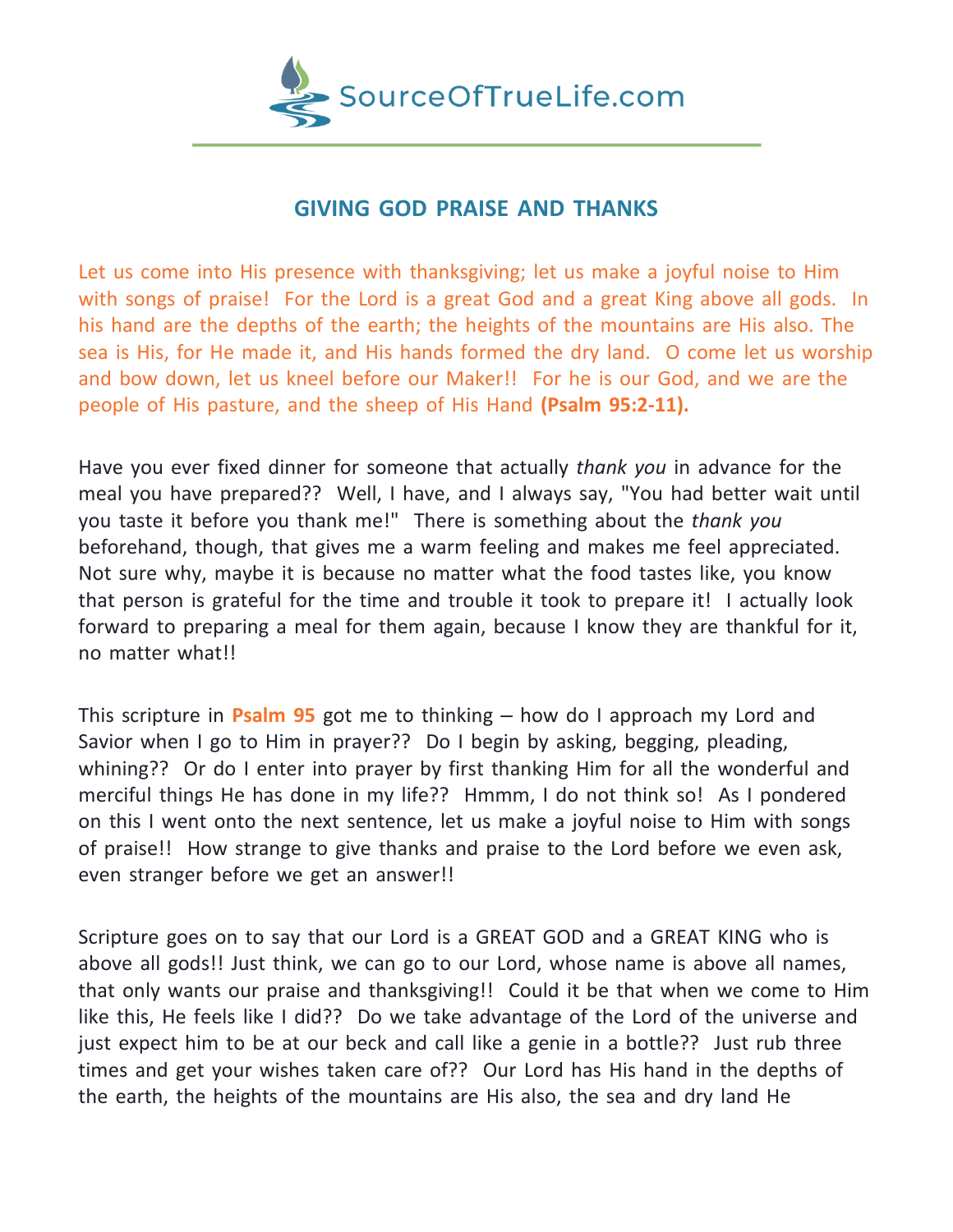created!!! Doesn't he deserve our honor and praise?? Doesn't He deserve our thanksgiving just for being ALMIGHTY GOD??

We have become so spoiled in the church. The spirit of entitlement has infiltrated our belief system and we have forgotten who we serve!! We even have the audacity to tell the Lord all we have done for Him!! **Matthew 7:21-23** says, "not everyone who says to me, 'Lord, Lord,' will enter the kingdom of heaven, but only he who does the will of my Father who is in heaven. Many will say to me on that day, 'Lord, Lord, did we not prophesy in your name, and in your name drive out demons and perform many miracles?' Then I will tell them plainly, 'I never knew you. Away from me, you evildoers!"

Think on this a little while . . . it is a very sobering thought to think that we may do all we can 'for the Lord' and still not know Him! That is where the thanksgiving and the songs of praise come in!! We must truly worship Him in Spirit and in Truth in order to know Him **(John 4:24)!!**

O come, let us worship and bow down!!!! Let us kneel before our Maker!!! We are not entitled to anything on this earth!! We are not GOD!! We deserve nothing!! But our REDEEMER, our CREATOR, has seen fit, by the blood of His only Son, to give us life and life abundant!! He has promised that we will live in eternity with Him if we confess with our mouth that Jesus Christ is Lord, repent and turn from our sins!!! What promise!! What a hope!! THANK YOU, LORD, FOR ALL THE MERCIES THAT ARE NEW EVERY MORNING!! THANK YOU, LORD, FOR MAKING ME WHOLE!!! THANK YOU, LORD, FOR GIVING US THE FREE GIFT THAT CAME WITH A GREAT COST, SO THAT WE MAY ENJOY FELLOWSHIP WITH YOU!!!

Why wouldn't we bow down and worship our Lord?? Why wouldn't we kneel before our Maker, our King, our God?? For we are the people of His pasture and the sheep of His Hand!! How glorious to be called *God's people*!! It's an honor, it is a privilege, and we should be overwhelmed with thankfulness, so much so that we cannot help but praise Him!! To sing and worship, and give him glory, even before we ask anything!!

I wonder if our Lord gets a warm feeling when we come to Him first with a thankful heart? I wonder if He feels appreciated and loved by us when we bow down and kneel before him in humble adoration?